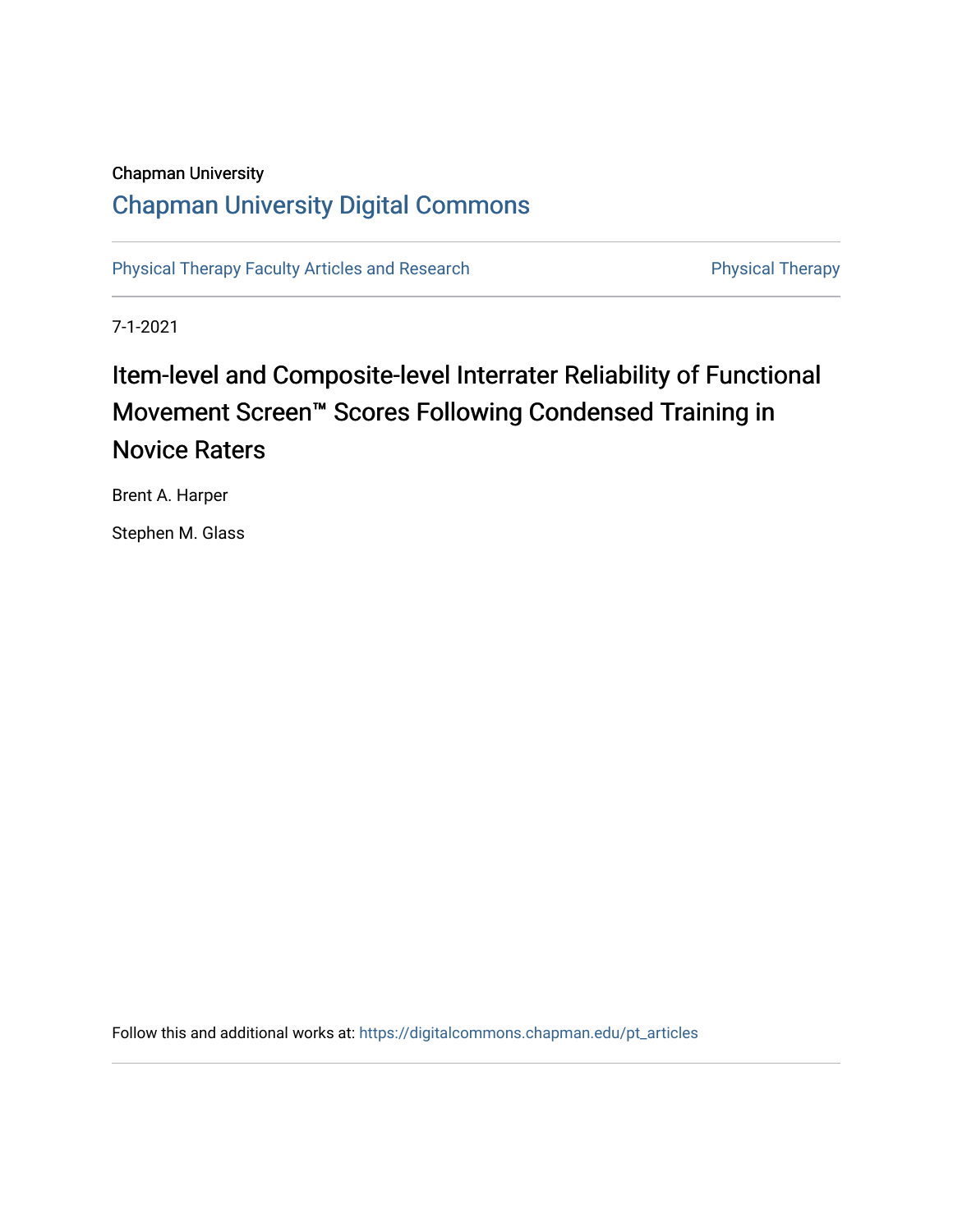# Item-level and Composite-level Interrater Reliability of Functional Movement Screen<sup>™</sup> Scores Following Condensed Training in Novice Raters

### **Comments**

This article was originally published in International Journal of Sports Physical Therapy (IJSPT), volume 16, issue 4, in 2021. https://doi.org/10.26603/001c.25793

### **Creative Commons License**



This work is licensed under a Creative Commons Attribution-Noncommercial-No Derivative Works 4.0 License.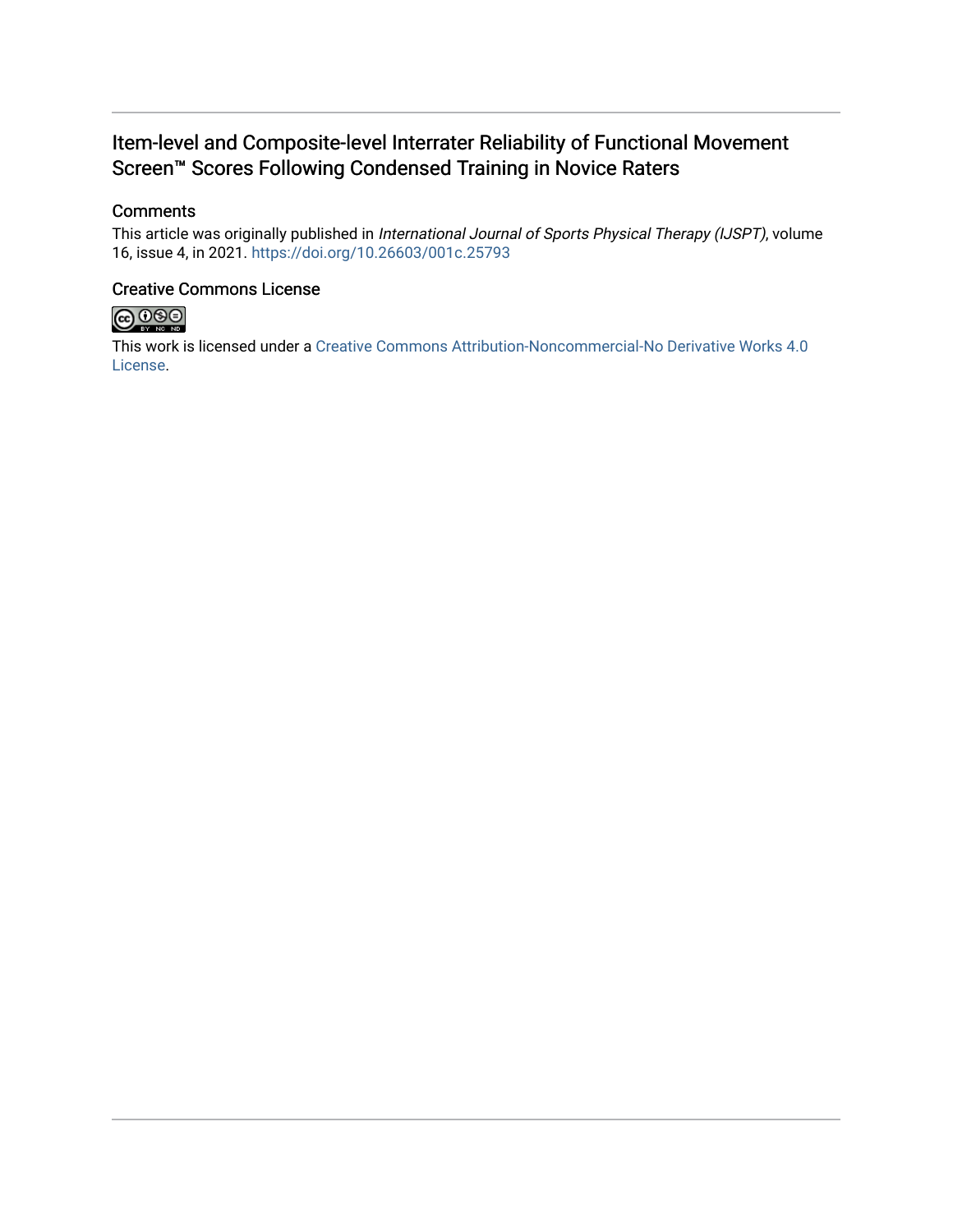

Original Research

# **Item-level and Composite-level Interrater Reliability of Functional Movement Screen™ Scores Following Condensed Training in Novice Raters**

Brent A Harper, PT, DPT, DSc<sup>1</sup>  $\bullet$ , Stephen M Glass, PhD<sup>2</sup> <sup>1</sup> Physical Therapy, Chapman University (CA), <sup>2</sup> Phyiscal Therapy, Radford University Keywords: functional, movement system, novice, reliability, screen <https://doi.org/10.26603/001c.25793>

## International Journal of Sports Physical Therapy

Vol. 16, Issue 4, 2021

### **BACKGROUND**

The Functional Movement Screen™ (FMS™) is a clinical instrument designed to use movement behaviors to screen individuals for injury risk. Current rater certification programs focus on extensive, individualized training, which may not be appropriate in all screening contexts.

#### **PURPOSE**

The purpose of this research was to examine the effect of a two-hour  $FMS^{TM}$  training seminar on measures of reliability between previously untrained scorers.

#### **STUDY DESIGN**

Repeated measures, descriptive cohort study.

#### **METHODS**

Four novice raters completed a two-hour training course administered by an FMS™-certified, licensed physical therapist. The novices and the instructor then scored a group of 16 individuals on the seven FMS™ component tests on two separate occasions. Interrater reliability was assessed for FMS™ component scores using Fleiss' kappa and Krippendorff's  $\alpha$ . Interrater reliability for the FMS<sup>™</sup> composite score was assessed using a two-way ICC for agreement (a priori significance level=0.05).

#### **RESULTS**

Reliability ranged from fair to almost perfect (kappa) for Deep Squat (0.61 Day 1, 0.79 Day 2), Shoulder Mobility (0.90 Day 1, 1.00 Day 2), Active Straight Leg Raise (0.53 Day 1, 0.69 Day 2), and Trunk Stability Push Up (0.48 Day 1, 0.49 Day 2) on both testing occurrences (p<0.05). Reliability (kappa) was fair for Inline Lunge (0.24 Day 1, 0.39 Day 2), and poor for Hurdle Step (Day 1 -0.01, Day 2 no result) and Rotary Stability (Day 1 -0.03, Day 2 -0.01). Results for Krippendorff's  $\alpha$  were similar, with unacceptable interrater reliability for Hurdle Step (Day 1 -0.01, Day 2 1.00), Inline Lunge (Day 1 0.31, Day 2 0.39), and Rotary Stability (Day 1 -0.02, Day 2 -0.01). Interrater composite score reliability (ICC) was good (0.79 Day 1, 0.84 Day 2; both p<0.05).

#### **CONCLUSIONS**

Findings suggest that a brief training seminar may be sufficient to ensure acceptable reliability in many, but not all, of the FMS™ component tests and composite score.

**Corresponding author:**  a Brent Harper Chapman University, Crean College of Health and Behavior Sciences, Department of Physical Therapy 9401 Jeronimo Road, Irvine, CA 92618 E-mail: [brharper@chapman.edu](mailto:brharper@chapman.edu) Phone: 714-516-5946; Fax: 949-206-0012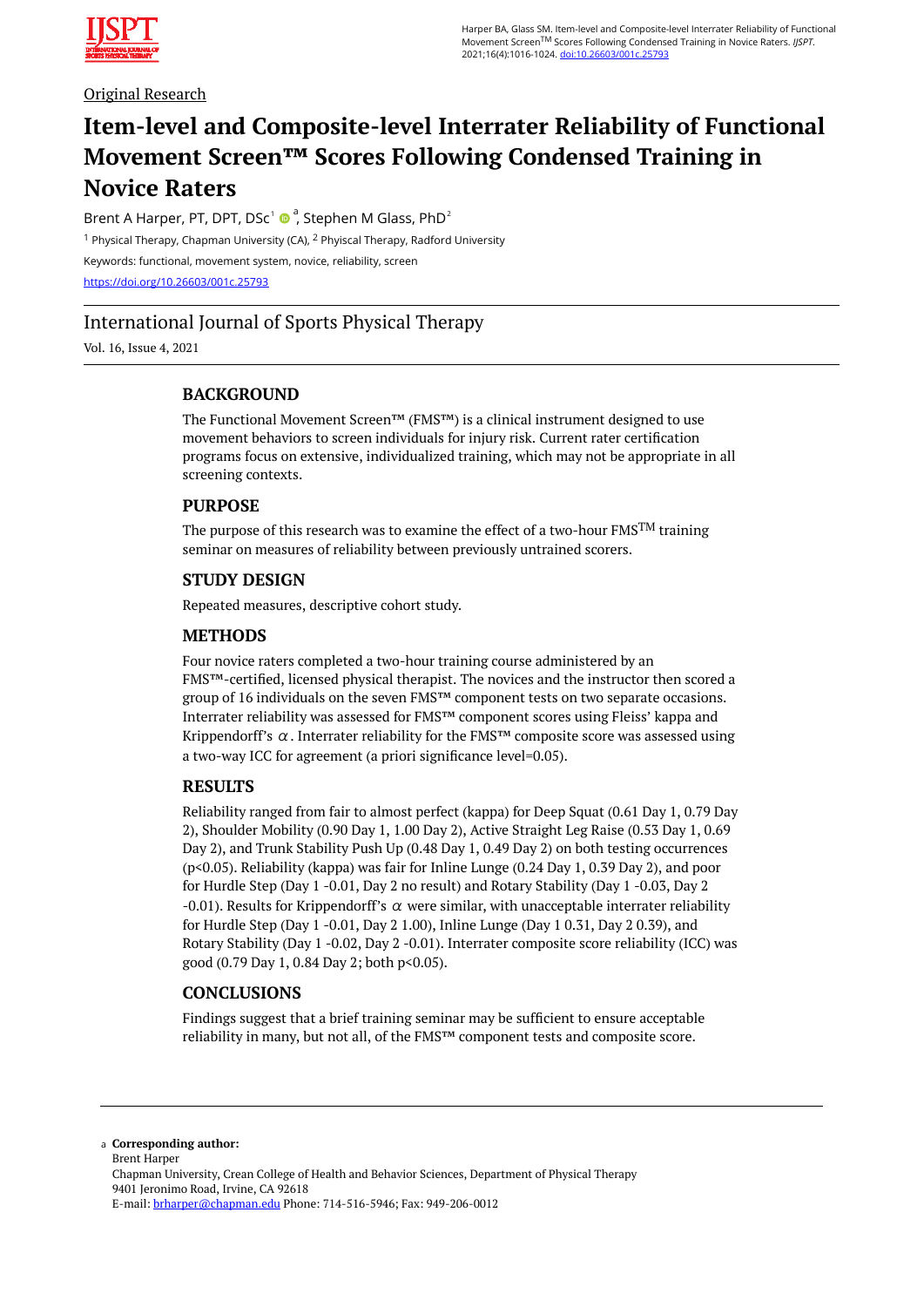#### **Levels of Evidence**

Level 2b

#### BACKGROUND

The toll of musculoskeletal injuries is difficult to quantify, but is likely substantial among nations across the economic spectrum. The ramifications of musculoskeletal injury are far-reaching and include costs related to healthcare as well as impact on quality of life, future health, and workplace productivity, to name a few. <sup>1</sup> Physical activity, despite its readily apparent benefits to physical health, increases one's exposure to potentially injurious events and is often implicated in initiating the cycle of injury-related personal and societal costs. Recent epidemiological studies of sport-related injury in the U.S. estimate 8.6 million Americans report an activity-related injury each year. <sup>2</sup> Preserving the benefits of physical activity while avoiding adverse outcomes requires a balance between participation and, where possible, minimizing exposure.<sup>3</sup>

One potential method for reducing such exposures involves screening for or modifying high-risk movement behaviors. The developers of the FMS™ proposed that the practice of sports medicine was lacking with respect to injury risk screening.<sup>4,5</sup> They describe a gap between 1) the pre-participation medical clearance exam, and 2) performance testing designed to guide sport-related training or tactical decisions. Their solution, which has since gained considerable traction, involves the screening of fundamental movement behaviors as an indicator of potential activity-related injury risk and as an initial means of identifying possible avenues of remediation.

Initial research on the FMS™ indicated that it may help prospectively discriminate individuals at high vs. low risk for activity-related injury on the basis of a standardized movement assessment battery. <sup>6</sup> This observation has led to an increased focus on the application of movement screens, both as a predictor of risk and to support the design of training programs. Additional movement assessment instruments developed to date have sought to address a range of populations and specific activity-based needs.<sup>7–11</sup> These developments, and the accelerating pace of research on the topic of movement quality, attest to the continued interest in applying such instruments clinically.

Notwithstanding, the proliferation of movement screens as a pre-participation tool has led to a concomitant increase in the demand for raters and the lack of demonstrated competence with visual observation when evaluating movement. As the scale of application increases for the FMS™ and similar clinical instruments, there is a potential for their reliability to suffer within and across studies. This may stem from variability in rater expertise, individual raters adopting personal preferences in rating style, or the mutual influence of different screening systems featuring similar component tests. Any such source of error has the potential to affect clinical and scientific interpretation of the associated rating systems. Alternatively, one may increase confidence in their meaning to the extent such sources of error can be addressed. A feasible method of calibrating clinical movement assessments (or the raters who rate them) may

help ensure data quality and insulate these instruments from reliability concerns associated with scale of application.

Assessing practical methods by which raters with varying levels of experience as a movement professional—and varying levels of exposure to specific movement assessment instruments—can achieve greater reliability in applying movement quality assessments. This may be particularly useful in high-volume settings, in which effects related to rater variation have a greater likelihood of obscuring meaningful trends.

The subject of FMS™ reliability among raters of varying experience has been partially addressed by previous work. While specific findings vary by study, authors appear to conclude more often than not that the instrument is reliable for the purposes investigated.<sup>12,13</sup> Even so, valid concerns have been raised about the conclusiveness of the research,  $14$  the analytical approaches involved, $15$  and the psychometric properties of the FMS<sup>™</sup> as a rating instrument.<sup>16</sup> Establishing reliability of the FMS™ and similar movement quality assessment scales should be considered an ongoing effort. The body of literature addressing FMS™ interrater reliability has thus far given little attention to expediently calibrating or "synchronizing" item and composite scores across novice raters, which is a priority in high-volume applications or any time multiple raters are involved. This study examined the effect of a brief training seminar—administered by a licensed physical therapist who is FMS™-certified—on interrater reliability of FMS™ scores among individuals with no prior exposure to the instrument or its scoring criteria. Such a seminar could feasibly be administered prior to large scale testing endeavors to reduce measurement noise. Data was analyzed at the level of the component scores and the composite score, in each case using models that account for the type of data and number of raters. The purpose of this research was to examine the effect of a two-hour FMSTM training seminar on measures of reliability between previously untrained scorers. It is hypothesized that a brief, standardized training seminar will be sufficient to achieve good to strong interrater reliability for all FMS™ components.

#### METHODS

#### EXPERIMENTAL APPROACH TO THE PROBLEM

Component (i.e., item) and composite FMS™ scores were acquired on two occasions from a group of five raters. The raters consisted of four novice second-year physical therapy students with no prior FMS™ training or experience, and one expert who was FMS™ certified with three years' experience using FMS™ and has been a licensed physical therapist for 20 years. The novice raters participated in a twohour training seminar provided by the expert rater eight days prior to the initiation of data collection. The training session consisted of initially viewing each of the seven screening tests, totaling approximately 75 minutes, of the FMS™ scoring video (Functional Movement Systems). Ad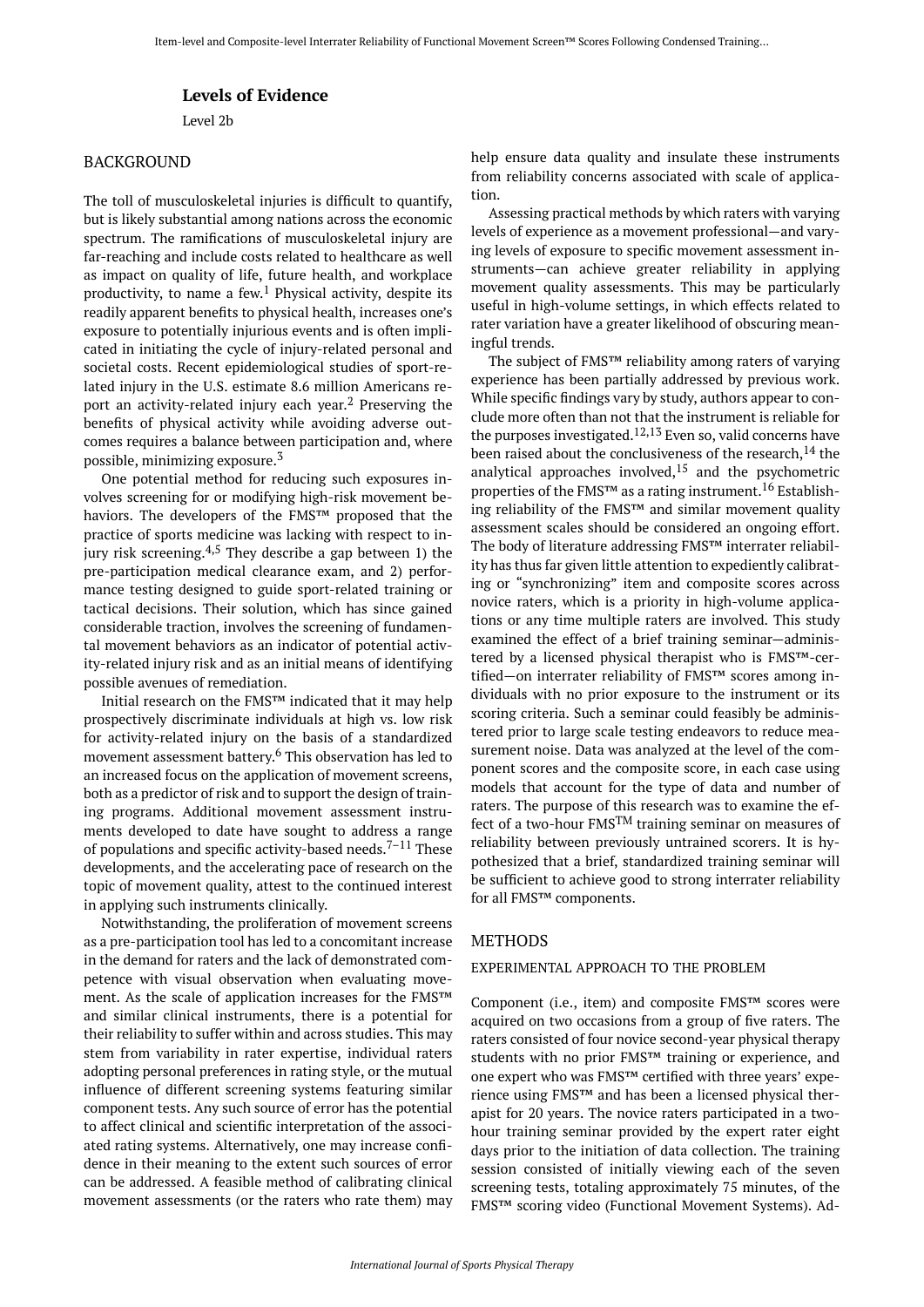ditionally, the seven movement patterns, three clearing tests, examiner verbal instructions, and scoring criteria were explained in detail by the expert rater. Summary sheets for each FMS™ movement were provided to the raters, including written and visual descriptions of scoring from zero to three for each movement pattern. Novice raters then performed, practiced, and scored each of the seven movement patterns and three clearing tests.

A sample of 16 subjects was scored twice by each rater with four days between each session. On both occasions, a researcher read the scripted instructions used the same materials as used in the training session to have the subjects perform each test. The tests were scored in real-time by all raters simultaneously and subsequently analyzed to establish reliability.

#### SUBJECTS

A total of sixteen subjects (12 females  $[23.33 \pm 1.61]$  years, 164.68  $\pm$  5.94 cm, 61.97  $\pm$  9.33 kg] and four males [23.75  $\pm$  1.71 years, 181.61  $\pm$  10.47 cm, 88.22  $\pm$  20.18 kg]) participated in this study. Participation was open to healthy adults without restrictions to physical activity. Prior to participation, subjects signed an informed consent form approved by the university Institutional Review Board.

#### PROCEDURES

Participants reported to the testing site on Day 1 of testing, and returned to repeat the test four days later (Day 2) at the same location. Upon arrival, participants were instructed in the performance of each movement pattern in the order specified by Cook et al. $4,5$  The standardized order of movement patterns and tests was as follows: 1) Deep Squat (DS), 2) Hurdle Step (HS), 3) Inline Lunge (ILL), 4) Shoulder Mobility (SM), 5) Shoulder Clearing Tests, 6) Active Straight Leg Raise (ASLR), 7) Trunk Stability Push Up (TSPU), 8) Spinal Extension Clearing Test, 9) Rotary Stability (RS) (prior to changes of 2020), 10) Spinal Flexion Clearing Test. Test order and verbal instructions were scripted for criteria to meet scores of "grade 3" or "grade 2" and each subject completed each test position regardles of rater's score. All raters observed and scored the same subject at the same time. Raters were permitted to move about the testing room and to request that participants perform additional repetitions of any test, but were not permitted to discuss scores. These same procedures were repeated four days later. Participants were instructed not to practice the test behaviors between the first and second testing occasions. Summary sheets for each FMS™ movement were provided, including written and visual descriptions of scoring for each movement pattern. Novice raters performed, practiced, and scored each of the seven movement patterns and three clearing tests. Prior to data collection, interrater reliability for novice raters for the DS, HS, and ILL movement patterns was rated and found to have excellent reliability after viewing and scoring video clips of these three movement patterns. These three movement patterns were selected by the researchers due to the increased complexity of the grading criteria for those movement patterns when compared to the other movement patterns.

Each item was rated by all participants in real-time based on the originally published scoring criteria as instructed during the training seminar. Raters were additionally instructed to record the lower of two scores as the component score for any test in which a bilateral asymmetry was noted, and to assign a component score of 0 in any test which pain was reported or if an associated clearing test was positive (i.e. evoked pain).

#### STATISTICAL ANALYSES

Interrater reliability was analyzed separately for each Day 1 component score and also for the Day 1 composite score, the latter of which is simply a sum of the component scores. To account for the number of raters ( $n > 2$ ) and the structure of the component data, Krippendorff's  $\alpha$  and Fleiss' Kappa were computed. Note, Krippendorff's  $\alpha$  is designed for ordinal data whereas Fleiss' kappa is designed for categorical data. To facilitate comparison with previously published data intraclass correlation coefficients (ICC) was computed for each component score, although, it should be noted, that ICC may not be appropriate for ordinal data. For the composite score, interrater reliability was assessed using ICC. All ICC coefficients were calculated using two-way ICC models for agreement. Interrater reliability for Day 2 scores was calculated separately using the same methods described for Day 1. All statistical analyses were conducted using R version 3.6.1 (the R Foundation; Vienna, Austria) at an a priori significance level of  $\alpha$  = 0.05. Coefficients were interpreted in accordance with published guidelines. $17,18$ Specifically, ICC was interpreted as poor  $(0.00 - 0.40)$ , fair/ good (0.40 – 0.75), excellent (0.75 – 1.00). Krippendorff's  $\alpha$ was interpreted as unacceptable,  $(0.00 - 0.65)$ , tentatively acceptable  $(0.65 - 0.80)$ , or acceptable  $(0.80 - 1.00)$ . Finally, Fleiss' Kappa was interpreted as slight (0.00 – 0.20), fair (0.21 – 0.40), moderate (0.41 – 0.60), substantial (0.61 – 0.80), or almost perfect  $(0.81 - 1.00)$ .

#### RESULTS

Score counts for each combination of Rater \* Day \* Test Item are shown in [Table 1.](#page-5-0) Interrater reliability on Day 1 and Day [2](#page-6-0) are summarized in Tables  $2$  and  $3$ , respectively. The results vary considerably depending on the statistical test that was utilized. Interpreting Krippendorff's  $\alpha$ , Day 1 interrater reliability was unacceptable for Hurdle Step, Inline Lunge, Active Straight Leg Raise, and Rotary Stability; tentatively acceptable for Deep Squat; and acceptable for Shoulder Mobility. Based on Fleiss' Kappa, Day 1 interrater reliability was poor for Hurdle Step and Rotary Stability (p > 0.05); fair for Inline Lunge and Trunk Stability Push Up; moderate for Active Straight Leg Raise; substantial for Deep Squat; and almost perfect for Shoulder Mobility. Day 1 ICCs indicated poor interrater reliability for Hurdle Step  $(p > 0.05)$ , Rotary Stability ( $p > 0.05$ ), and Inline Lunge; fair/ good interrater reliability for Active Straight Leg Raise, and Trunk Stability Push Up; and excellent reliability for Deep Squat and Shoulder Mobility.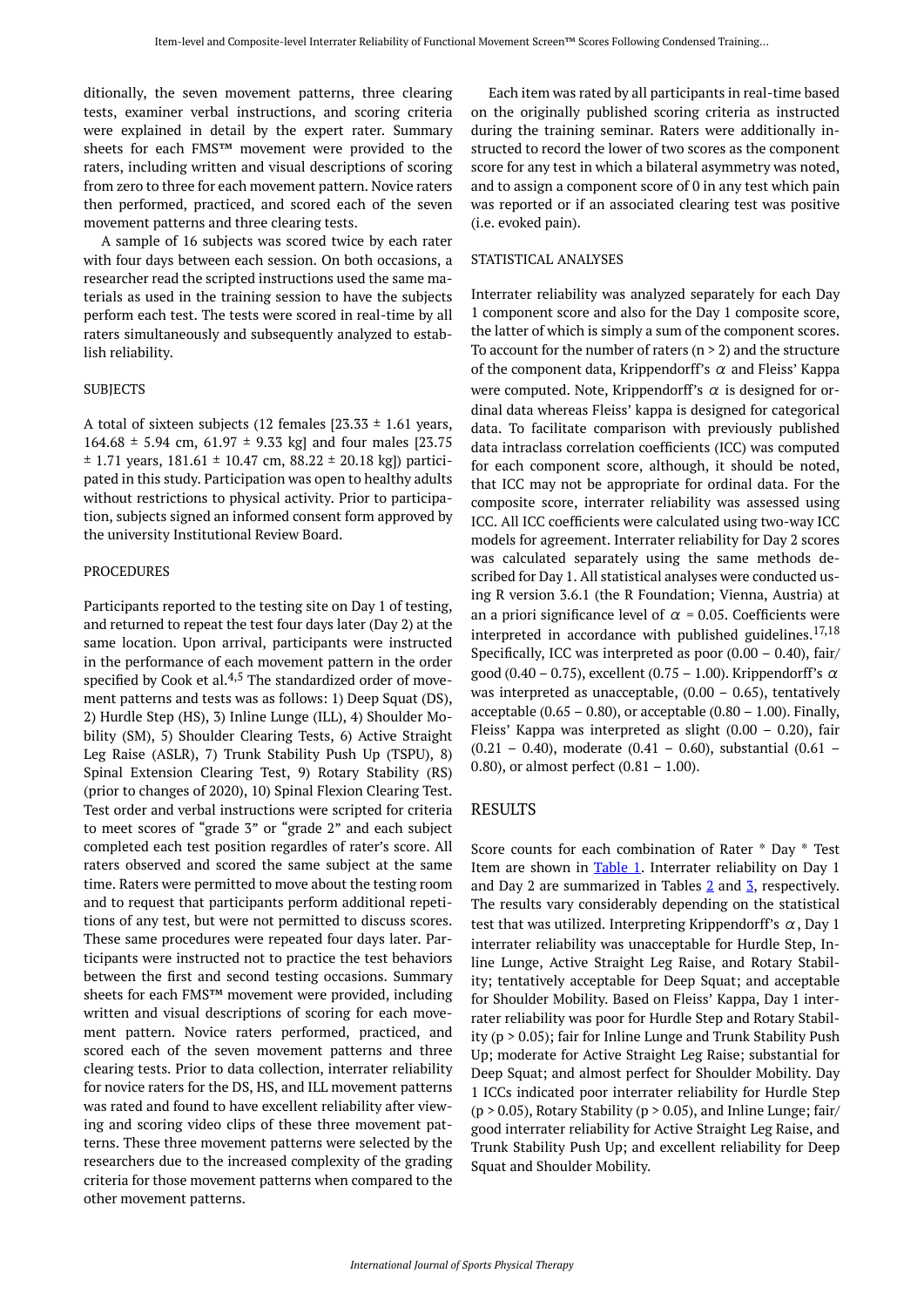| Score       |              |              | 0           |                |              |              |                |                |                     |                |    |                | 2              |                |                |          |                | 3              |                |    |
|-------------|--------------|--------------|-------------|----------------|--------------|--------------|----------------|----------------|---------------------|----------------|----|----------------|----------------|----------------|----------------|----------|----------------|----------------|----------------|----|
|             | R1           | R2           | R3          | R4             | R5           | R1           | R2             | R3             | R4                  | R5             | R1 | R2             | R3             | R4             | R5             | R1       | R2             | R <sub>3</sub> | R4             | R5 |
| Day 1       |              |              |             |                |              |              |                |                |                     |                |    |                |                |                |                |          |                |                |                |    |
| DS          | $\mathbf{0}$ | 0            | $\mathbf 0$ | $\mathbf 0$    | $\Omega$     | 2            | $\overline{2}$ | 3              | 2                   | 6              | 10 | 11             | 10             | 9              | 6              | 4        | 3              | 3              | 5              | 4  |
| <b>HS</b>   | $\mathbf 0$  | $\mathbf 0$  | $\mathbf 0$ | $\mathbf 0$    | $\Omega$     | $\mathbf 0$  | $\mathbf{O}$   | $\mathbf{0}$   | $\mathbf 0$         | $\mathbf{O}$   | 16 | 16             | 15             | 16             | 16             | $\Omega$ | $\mathbf 0$    | $\mathbf{1}$   | $\mathbf{0}$   | 0  |
| ILL         | $\mathbf 0$  | $\mathbf 0$  | $\mathbf 0$ | $\mathbf 0$    | $\Omega$     | $\circ$      | $\mathbf 0$    | 0              | $\mathbf{1}$        |                | 13 | 12             | 12             | 12             | 15             | 3        | $\overline{4}$ | $\overline{4}$ | 3              | 0  |
| SM          |              | $\mathbf{1}$ |             | $\overline{1}$ |              | $\mathsf{O}$ | $\mathsf{O}$   | 0              | $\mathbf 0$         | $\mathbf{O}$   | 5  | 5              | $\overline{7}$ | 5              | 5              | 10       | 10             | 8              | 10             | 10 |
| ASLR        | $\Omega$     | $\mathbf 0$  | $\mathbf 0$ | $\Omega$       | $\Omega$     | 4            | $\overline{2}$ | 3              | 2                   | $\overline{2}$ | 9  | $\overline{7}$ | 11             | 10             | 6              | 3        | $\overline{7}$ | 2              | $\overline{4}$ | 8  |
| <b>TSPU</b> |              | $\mathbf{1}$ |             | $\overline{1}$ |              | 10           | 8              | 5              | 8                   | 11             | 5  | 6              | 5              | 5              | 3              | $\Omega$ |                | 5              | 2              |    |
| <b>RS</b>   | 0            | 0            | $\mathbf 0$ | 0              | 0            | $\mathbf{1}$ | $\mathbf 0$    |                | $\mathbf 0$         | $\mathbf{0}$   | 15 | 16             | 15             | 16             | 16             | 0        | $\mathbf 0$    | $\mathbf 0$    | 0              | 0  |
| Day 2       |              |              |             |                |              |              |                |                |                     |                |    |                |                |                |                |          |                |                |                |    |
| DS          | 0            | 0            | $\mathbf 0$ | $\mathbf 0$    | $\Omega$     | 3            | 3              | 3              | 3                   | 6              | 11 | 10             | 10             | 10             | 8              | 2        | 3              | 3              | 3              | 2  |
| HS          | $\mathbf 0$  | $\mathbf 0$  | $\mathbf 0$ | $\mathsf{O}$   | $\mathbf{O}$ | 0            | $\mathbf 0$    | $\mathsf{O}$   | $\mathsf{O}\xspace$ | $\mathbf{0}$   | 16 | 16             | 16             | 16             | 16             | 0        | $\mathbf 0$    | $\mathbf 0$    | $\mathbf 0$    | 0  |
| ILL.        | 0            | 0            | $\mathbf 0$ | 0              | 0            | 0            | $\mathbf 0$    | 0              | $\mathbf 0$         | $\mathbf 0$    | 13 | 10             | 11             | 13             | 15             | 3        | 6              | 5              | 3              |    |
| SM          | $\mathbf 0$  | $\mathbf 0$  | $\mathbf 0$ | $\mathbf 0$    | 0            | 0            | $\mathsf{O}$   | $\mathsf{O}$   | $\mathbf 0$         | $\mathbf{O}$   | 4  | $\overline{4}$ | $\overline{4}$ | $\overline{4}$ | $\overline{4}$ | 12       | 12             | 12             | 12             | 12 |
| ASLR        | $\mathbf 0$  | 0            | $\mathbf 0$ | 0              | 0            | 5            | $\overline{4}$ | $\overline{4}$ | $\overline{4}$      | 3              | 5  | 5              | 6              | 6              | $\overline{4}$ | 6        | $\overline{7}$ | 6              | 6              | 9  |
| <b>TSPU</b> | 0            | 0            | $\mathbf 0$ | 0              | 0            | 9            | $\overline{7}$ | 5              | $\overline{7}$      | 9              | 6  | 8              | 4              | $\overline{7}$ | 6              |          |                | $\overline{ }$ | 2              |    |
| RS          | $\mathbf 0$  | $\mathsf O$  | $\mathbf 0$ | $\mathbf 0$    | $\mathbf{O}$ | $\mathbf 0$  | $\mathsf{O}$   | 0              | $\mathsf{O}\xspace$ | $\mathbf 0$    | 16 | 16             | 15             | 16             | 16             | 0        | 0              | $\mathbf{1}$   | 0              | 0  |
|             |              |              |             |                |              |              |                |                |                     |                |    |                |                |                |                |          |                |                |                |    |

**Table 1. FMS™ item score tallies by rater for each day.** 

<span id="page-5-0"></span>Raters R1-R4 are the novice raters. R5 is the expert rater. DS = Deep Squat; HS = Hurdle Step; ILL = Inline Lunge; SM = Shoulder Mobility; ASLR = Active Straight Leg Raise; TSPU = Trunk Stability Push Up; RS = Rotary Stabi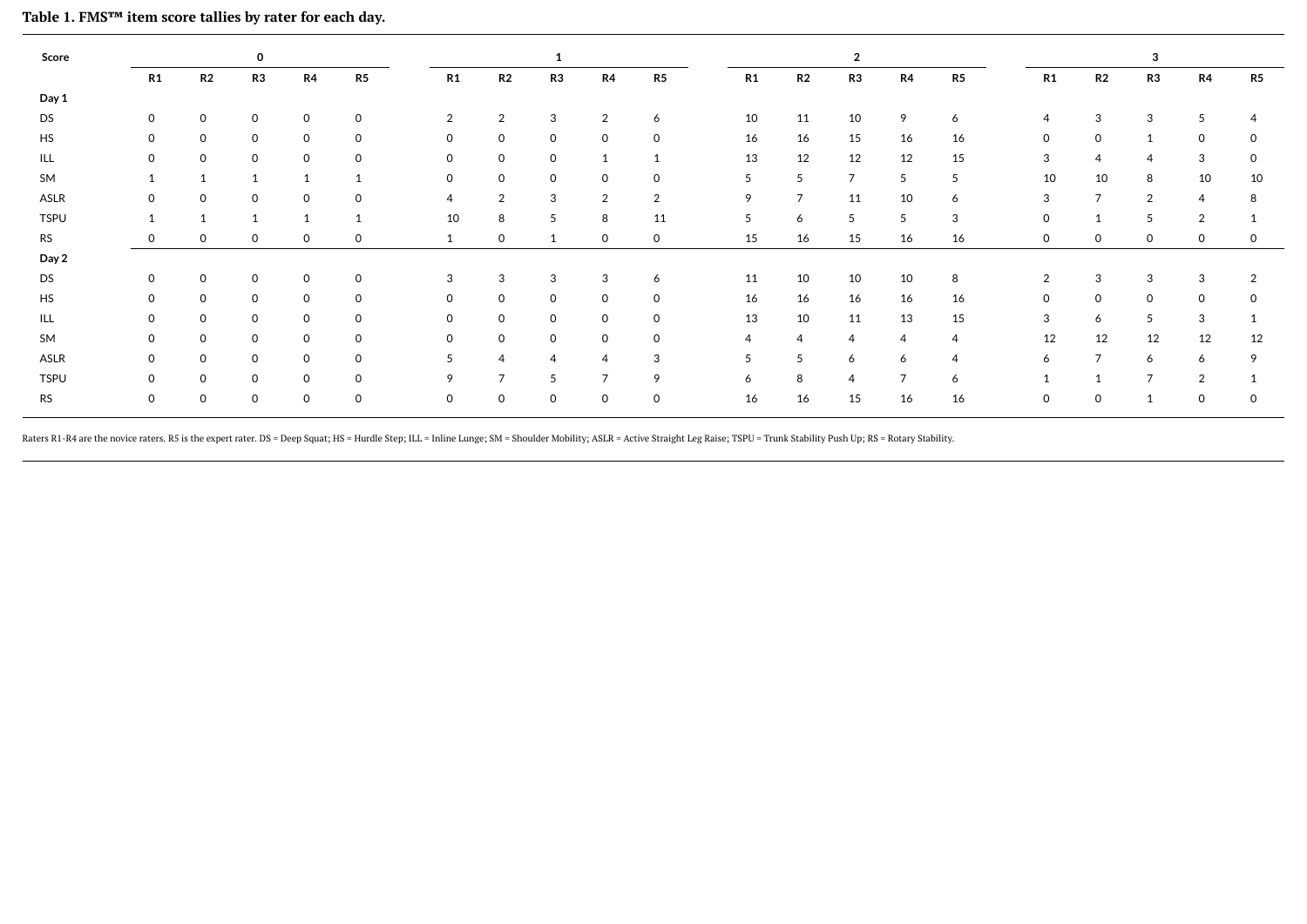| ICC<br><b>DS</b><br>0.75<br>$< 0.01*$<br>$F_{(15,60)} = 16.96$<br><b>HS</b><br>0.00<br>0.467<br>$F_{(15,60)} = 1.00$<br>$< 0.01*$<br><b>ILL</b><br>0.32<br>$F_{(15, 62)} = 3.58$<br>SM<br>0.96<br>$F_{(15,60)} = 138.14$<br>$< 0.01*$<br>ASLR<br>0.68<br>$F_{(15, 38)} = 14.95$<br>$< 0.01*$<br><b>TSPU</b><br>0.68<br>$F_{(15, 32)} = 15.42$<br>$< 0.01*$<br><b>RS</b><br>$F_{(15, 59)} = 0.92$<br>$-0.02$<br>0.549<br>Krippendorff's $\alpha$<br><b>DS</b><br>0.74<br>$\overline{\phantom{m}}$<br>$-\, -$<br><b>HS</b><br>$-0.01$<br>--<br>--<br>ILL<br>0.31<br>$-$<br>--<br>0.91<br>SM<br>--<br>ASLR<br>0.64<br>--<br>--<br><b>TSPU</b><br>0.68<br><b>RS</b><br>$-0.02$<br>--<br>$\overline{\phantom{m}}$<br>Fleiss' Kappa<br><b>DS</b><br>0.61<br>$z = 10.51$<br>$< 0.01*$<br><b>HS</b><br>$-0.01$<br>$z = -0.16$<br>0.873<br>ILL<br>0.24<br>$z = 3.38$<br>$0.01*$<br>SM<br>0.90<br>$< 0.01*$<br>$z = 13.47$<br>$< 0.01*$<br>ASLR<br>0.53<br>$z = 8.95$<br>$< 0.01*$<br><b>TSPU</b><br>0.48<br>$z = 8.88$<br><b>RS</b><br>$-0.03$<br>$z = -0.32$<br>0.746 | Outcome | Coefficient | <b>Statistic</b> | Sig |
|---------------------------------------------------------------------------------------------------------------------------------------------------------------------------------------------------------------------------------------------------------------------------------------------------------------------------------------------------------------------------------------------------------------------------------------------------------------------------------------------------------------------------------------------------------------------------------------------------------------------------------------------------------------------------------------------------------------------------------------------------------------------------------------------------------------------------------------------------------------------------------------------------------------------------------------------------------------------------------------------------------------------------------------------------------------|---------|-------------|------------------|-----|
|                                                                                                                                                                                                                                                                                                                                                                                                                                                                                                                                                                                                                                                                                                                                                                                                                                                                                                                                                                                                                                                               |         |             |                  |     |
|                                                                                                                                                                                                                                                                                                                                                                                                                                                                                                                                                                                                                                                                                                                                                                                                                                                                                                                                                                                                                                                               |         |             |                  |     |
|                                                                                                                                                                                                                                                                                                                                                                                                                                                                                                                                                                                                                                                                                                                                                                                                                                                                                                                                                                                                                                                               |         |             |                  |     |
|                                                                                                                                                                                                                                                                                                                                                                                                                                                                                                                                                                                                                                                                                                                                                                                                                                                                                                                                                                                                                                                               |         |             |                  |     |
|                                                                                                                                                                                                                                                                                                                                                                                                                                                                                                                                                                                                                                                                                                                                                                                                                                                                                                                                                                                                                                                               |         |             |                  |     |
|                                                                                                                                                                                                                                                                                                                                                                                                                                                                                                                                                                                                                                                                                                                                                                                                                                                                                                                                                                                                                                                               |         |             |                  |     |
|                                                                                                                                                                                                                                                                                                                                                                                                                                                                                                                                                                                                                                                                                                                                                                                                                                                                                                                                                                                                                                                               |         |             |                  |     |
|                                                                                                                                                                                                                                                                                                                                                                                                                                                                                                                                                                                                                                                                                                                                                                                                                                                                                                                                                                                                                                                               |         |             |                  |     |
|                                                                                                                                                                                                                                                                                                                                                                                                                                                                                                                                                                                                                                                                                                                                                                                                                                                                                                                                                                                                                                                               |         |             |                  |     |
|                                                                                                                                                                                                                                                                                                                                                                                                                                                                                                                                                                                                                                                                                                                                                                                                                                                                                                                                                                                                                                                               |         |             |                  |     |
|                                                                                                                                                                                                                                                                                                                                                                                                                                                                                                                                                                                                                                                                                                                                                                                                                                                                                                                                                                                                                                                               |         |             |                  |     |
|                                                                                                                                                                                                                                                                                                                                                                                                                                                                                                                                                                                                                                                                                                                                                                                                                                                                                                                                                                                                                                                               |         |             |                  |     |
|                                                                                                                                                                                                                                                                                                                                                                                                                                                                                                                                                                                                                                                                                                                                                                                                                                                                                                                                                                                                                                                               |         |             |                  |     |
|                                                                                                                                                                                                                                                                                                                                                                                                                                                                                                                                                                                                                                                                                                                                                                                                                                                                                                                                                                                                                                                               |         |             |                  |     |
|                                                                                                                                                                                                                                                                                                                                                                                                                                                                                                                                                                                                                                                                                                                                                                                                                                                                                                                                                                                                                                                               |         |             |                  |     |
|                                                                                                                                                                                                                                                                                                                                                                                                                                                                                                                                                                                                                                                                                                                                                                                                                                                                                                                                                                                                                                                               |         |             |                  |     |
|                                                                                                                                                                                                                                                                                                                                                                                                                                                                                                                                                                                                                                                                                                                                                                                                                                                                                                                                                                                                                                                               |         |             |                  |     |
|                                                                                                                                                                                                                                                                                                                                                                                                                                                                                                                                                                                                                                                                                                                                                                                                                                                                                                                                                                                                                                                               |         |             |                  |     |
|                                                                                                                                                                                                                                                                                                                                                                                                                                                                                                                                                                                                                                                                                                                                                                                                                                                                                                                                                                                                                                                               |         |             |                  |     |
|                                                                                                                                                                                                                                                                                                                                                                                                                                                                                                                                                                                                                                                                                                                                                                                                                                                                                                                                                                                                                                                               |         |             |                  |     |
|                                                                                                                                                                                                                                                                                                                                                                                                                                                                                                                                                                                                                                                                                                                                                                                                                                                                                                                                                                                                                                                               |         |             |                  |     |
|                                                                                                                                                                                                                                                                                                                                                                                                                                                                                                                                                                                                                                                                                                                                                                                                                                                                                                                                                                                                                                                               |         |             |                  |     |
|                                                                                                                                                                                                                                                                                                                                                                                                                                                                                                                                                                                                                                                                                                                                                                                                                                                                                                                                                                                                                                                               |         |             |                  |     |
|                                                                                                                                                                                                                                                                                                                                                                                                                                                                                                                                                                                                                                                                                                                                                                                                                                                                                                                                                                                                                                                               |         |             |                  |     |

<span id="page-6-0"></span>

|  |  |  |  |  |  | Table 2. Interrater reliability statistics for Day 1 FMS™ item scores. |
|--|--|--|--|--|--|------------------------------------------------------------------------|
|--|--|--|--|--|--|------------------------------------------------------------------------|

DS = Deep Squat; HS = Hurdle Step; ILL = Inline Lunge; SM = Shoulder Mobility; ASLR = Active Straight Leg Raise; TSPU = Trunk Stability Push Up; RS = Rotary Stability.

Interpreting Krippendorff's  $\alpha$  for Day 2, interrater reliability was acceptable reliability for Deep Squat, Hurdle Step, Shoulder Mobility, and Active Straight Leg Raise; tentatively acceptable reliability for Trunk Stability Push Up; and unacceptable reliability for Inline Lunge and Rotary Stability. Fleiss' kappa indicated poor agreement for Rotary Stability (p > 0.05); fair agreement for Inline Lunge; moderate agreement for Trunk Stability Push Up; substantial agreement for Deep Squat and Active Straight Leg Raise; and almost perfect agreement for Shoulder Mobility. Day 2 ICCs indicated poor interrater reliability for Rotary Stability (p > 0.05); fair/good interrater reliability for Inline Lunge and Trunk Stability Push Up; and excellent interrater reliability for Deep Squat, Shoulder Mobility, and Active Straight Leg Raise. Day 2 interrater ICC for Hurdle Step could not be calculated.

Finally, interrater ICC for the composite score was excellent on both days (Day 1 ICC = 0.79, Day 2 ICC =  $0.84$ ; Table [4\)](#page-7-1). Intraclass correlation coefficients (two-way models for agreement) calculated separately for Day 1 and Day 2 FMS™ composite scores.

#### DISCUSSION

The results of this study indicate that interrater FMS™ item score reliability was variable following a standardized twohour training seminar in raters previously unfamiliar with the FMS™. We elaborate on specific FMS™ components in the following paragraphs. Additionally, we observed that interrater reliability of the composite score was excellent. One caveat that bears mentioning before further discussion is the lack of variability within certain component ratings. Specifically, nearly all raters assigned a score of "2" for every participant—on both days—in the Hurdle Step and Rotary Stability tests. Depending on the statistical test, this may result in a finding that agreement between raters is either essentially perfect or cannot be calculated. Whichever the case, these models should be interpreted with caution.

Results concerning the composite score are fairly consistent with previous findings.<sup>13</sup> For example, Onate et al.<sup>19</sup> observed an interrater ICC of 0.98 for the FMS™ composite score, and Smith et al. $^{20}$  observed interrater ICCs of 0.87 and 0.89, respectively, on two separate days of testing. The authors conclude that the composite score can be rated reliably by judges of varying levels of experience. While this observation does strengthen the case for composite scor-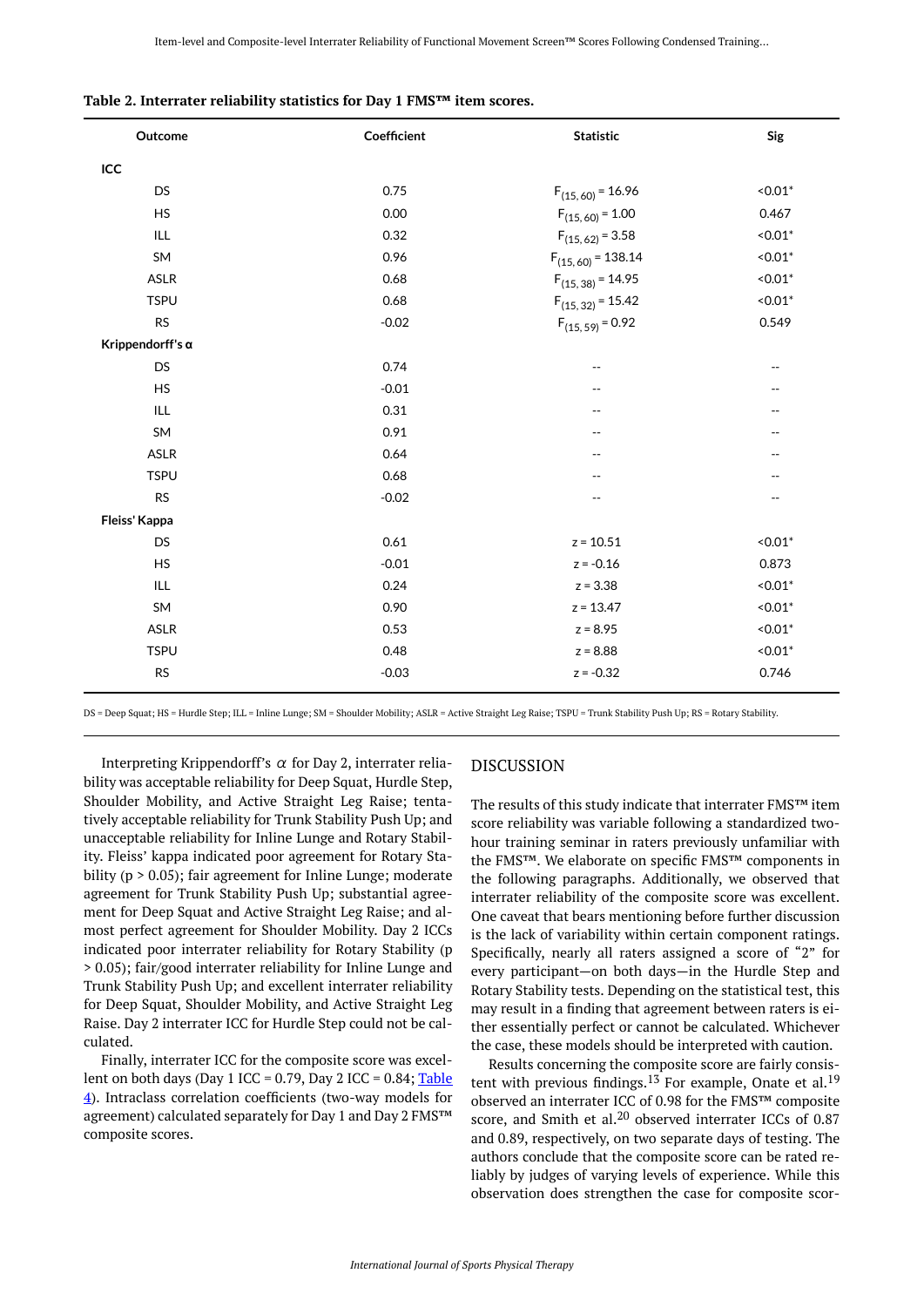| Outcome                 | Coefficient              | <b>Statistic</b>       | Sig                      |
|-------------------------|--------------------------|------------------------|--------------------------|
| ICC                     |                          |                        |                          |
| <b>DS</b>               | 0.86                     | $F_{(15, 47)} = 38.02$ | $0.01*$                  |
| <b>HS</b>               | $\overline{\phantom{m}}$ |                        | $\overline{\phantom{a}}$ |
| ILL.                    | 0.42                     | $F_{(15,61)} = 4.89$   | $0.01*$                  |
| <b>SM</b>               | 1.00                     | $F_{(15, 59)}$ > 1000  | $< 0.01*$                |
| <b>ASLR</b>             | 0.85                     | $F_{(15, 58)} = 32.99$ | $< 0.01*$                |
| <b>TSPU</b>             | 0.68                     | $F_{(15, 25)} = 17.26$ | $< 0.01*$                |
| <b>RS</b>               | 0.00                     | $F_{(15,60)} = 1.00$   | 0.467                    |
| Krippendorff's $\alpha$ |                          |                        |                          |
| <b>DS</b>               | 0.85                     | $-$                    | $\overline{\phantom{a}}$ |
| <b>HS</b>               | $1.00\,$                 | --                     |                          |
| ILL                     | 0.39                     | --                     |                          |
| SM                      | 1.00                     |                        | $-$                      |
| <b>ASLR</b>             | 0.83                     |                        |                          |
| <b>TSPU</b>             | 0.72                     |                        |                          |
| <b>RS</b>               | $-0.01$                  |                        | --                       |
| Fleiss' Kappa           |                          |                        |                          |
| <b>DS</b>               | 0.79                     | $z = 13.53$            | $< 0.01*$                |
| <b>HS</b>               | $- \hspace{0.1em} -$     |                        | $-\, -$                  |
| ILL                     | 0.39                     | $z = 4.94$             | $0.01*$                  |
| SM                      | 1.00                     | $z = 12.65$            | $< 0.01*$                |
| <b>ASLR</b>             | 0.69                     | $z = 12.25$            | $< 0.01*$                |
| <b>TSPU</b>             | 0.49                     | $z = 8.21$             | $0.01*$                  |
| <b>RS</b>               | $-0.01$                  | $z = -0.16$            | 0.873                    |

<span id="page-7-0"></span>

|  |  |  |  |  |  | Table 3. Interrater reliability statistics for Day 2 FMS™ item scores. |
|--|--|--|--|--|--|------------------------------------------------------------------------|
|--|--|--|--|--|--|------------------------------------------------------------------------|

DS = Deep Squat; HS = Hurdle Step; ILL = Inline Lunge; SM = Shoulder Mobility; ASLR = Active Straight Leg Raise; TSPU = Trunk Stability Push Up; RS = Rotary Stability.

#### <span id="page-7-1"></span>**Table 4. Interrater reliability for Day 1 and Day2**

| Outcome | ICC  | Statistic               | Sig       |  |
|---------|------|-------------------------|-----------|--|
| Day 1   | 0.79 | $F_{(15,59)} = 21.52$   | $0.01*$   |  |
| Day 2   | 0.84 | $F_{(15,40.1)} = 34.84$ | $< 0.01*$ |  |

Intraclass correlation coefficients (two-way models for agreement) calculated separately for Day 1 and Day 2 FMS™ composite scores.

ing of the FMS™, and perhaps movement quality screens in general, recent publications have highlighted serious limitations concerning this metric. Multiple factor analyses $21,22$ have identified a non-unidimensional structure and/or unacceptably low internal consistency. These observations call into question the psychometric validity of the composite score independently of whether or not a reliable score can be obtained.

In contrast, FMS™ item/component scores present a more granular perspective of movement quality and may be less vulnerable to criticism concerning their psychometric qualities. The study's findings for Rotary Stability were again consistent with Onate et al.,  $^{19}$  who observed that a kappa statistic could not be calculated due to lack of variability. This study's remaining results show a pattern of interrater agreement that is more or less similar to that of Onate et al. for the item scores, albeit a lower coefficient in all cases except Shoulder Mobility. This may be due in part to the use of Fleiss' kappa where Onate et al. used Cohen's kappa. (The latter was not an option in this study design because of the number of raters involved.) Minick et al. $23$ also used a two-rater kappa and reported generally higher agreement than this study found. Particularly noteworthy in their findings were considerably higher levels of observed agreement for Hurdle Step and Rotary Stability. Shultz et al.<sup>18</sup> evaluated interrater reliability of FMS™ item scores using Krippendorff's  $\alpha$  and found unacceptable agreement in all cases *except* Hurdle Step, for which agreement was in the "acceptable" range. This may be partially attributable to the study population (DI varsity athletes), but does stand in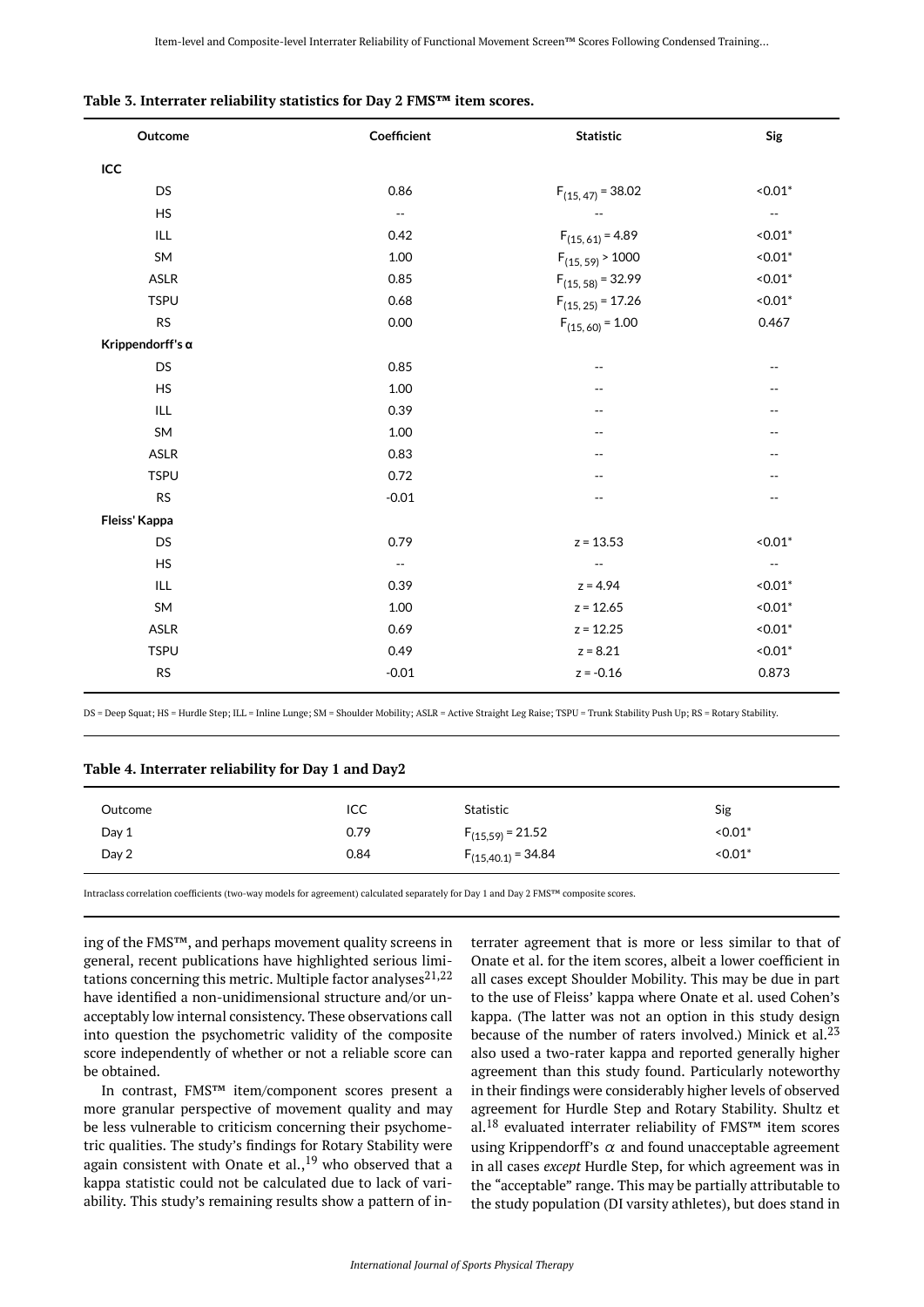contrast to the present findings.

The clinical interpretation of agreement depends on the choice of reliability statistic. This study endeavored to make the case that ICC should not be used for assessing reliability of ordinally scaled items such as the FMS™ component scores. In those cases, kappa (Fleiss or Cohen) and Krippendorff's  $\alpha$  are better suited models. In the dataset for this study, Active Straight Leg Raise and Trunk Stability Push Up—along with the Deep Squat, to a lesser extent—are perhaps the best examples of how ICC results may give the impression of an unrealistically high level of reliability. However, ambiguity of interpretation remains even when comparing results from kappa and  $\alpha$  models. For instance, where Active Straight Leg Raise and Inline Lunge are considered "unacceptable" by  $\alpha$  standards, the authors of this study would judge them as having moderate and fair agreement, respectively, based on their kappa models (referring to Day 1 results).

Based on the combined results for this study, the best candidates for inclusion in a high-volume screening effort following a brief, introductory training seminar would be: Shoulder Mobility, Active Straight Leg Raise, Deep Squat, and Trunk Stability Push Up. With one exception, each of these FMS™ components achieves a level of reliability that could be considered at least "moderate" (kappa) or "tentatively acceptable"  $(\alpha)$  on both days. Active Straight Leg Raise, the exception, misses the  $\alpha$  cutoff for being considered "tentatively acceptable" on Day 1 by a slim margin. These findings could be useful for those planning largescale screens. Further, they might suggest a refinement of scoring criteria to the less reliable items or, at least, more focused training prior to their use.

Before concluding, this study highlights one potentially telling observation. The interrater reliability models feature five raters, one of whom was designated an "expert" and the rest "novices". The rater designations are not accounted for in the models, but are specified in the [Table 1](#page-5-0) caption. In several cases, it appears that the cluster of novice raters disagrees systematically with the expert (e.g., DS, ILL). For example, the expert rater assigned a Deep Squat score of 1 to six subjects on both Day 1 and Day 2. In contrast, only two or three subjects were assigned a Deep Squat score of 1 by the novice raters. The expert rater also stands alone in assigning more 2's and fewer 3's on the Inline Lunge (both days) when compared with the novices, the latter of whom agree more closely with each other than they do with the expert. These systematic biases existed despite checking for interrater reliability on DS, HS, and ILL during the training session. It may represent opportunities to firm up reliability by modifying the training method, such as using live subjects rather than video, and by devoting additional training such that consensus is achieved with the criterion rater prior to data collection.

#### LIMITATIONS

There are several limitations in the current study. First, scoring by all raters was performed in real-time. While this better simulates the conditions under which the FMS™ would be administered, simultaneous assessment by five raters may have affected scores by virtue of requiring raters to view test subjects from different vantage points. This may be especially true for multidimensional tests such as the Inline Lunge, for which scores are likely to be more sensitive to viewing angle. The second limitation concerns the test subjects themselves. These individuals comprised a limited ( $n = 16$ ) convenience sample of graduate students. Third, subjects may have scored differently from day 1 to day 2; however, the test subjects were blinded to their scores. Although raters may have recalled scores from Day 1, biasing their Day 2 scores, it is unlikely due to the number of scripted movement patterns tested and since re-testing was four days later. As such, our findings should be considered preliminary pending further work involving diverse samples with a greater number of observations.

#### CONCLUSIONS

A two-hour training session on the scoring and administration of the Functional Movement Screen™ in previously untrained raters produced acceptable interrater reliability in the Shoulder Mobility, Active Straight Leg Raise, Deep Squat, and Trunk Stability Push Up tests. Based on the results of the current study, the authors are not able to conclude that the remaining tests—Hurdle Step, Rotary Stability, and Inline Lunge—are comparably reliable after similar training. A brief training seminar could be used prior to high-volume movement screens to provide reliable measurements involving multiple raters, particularly where rater experience is limited.

#### CONFLICTS OF INTEREST

The authors report no conflicts of interest.

Submitted: January 06, 2021 CDT, Accepted: May 20, 2021 CDT



This is an open-access article distributed under the terms of the Creative Commons Attribution 4.0 International License (CCBY-NC-ND-4.0). View this license's legal deed at https://creativecommons.org/licenses/by-nc-nd/4.0 and legal code at https://creativecommons.org/licenses/by-nc-nd/4.0/legalcode for more information.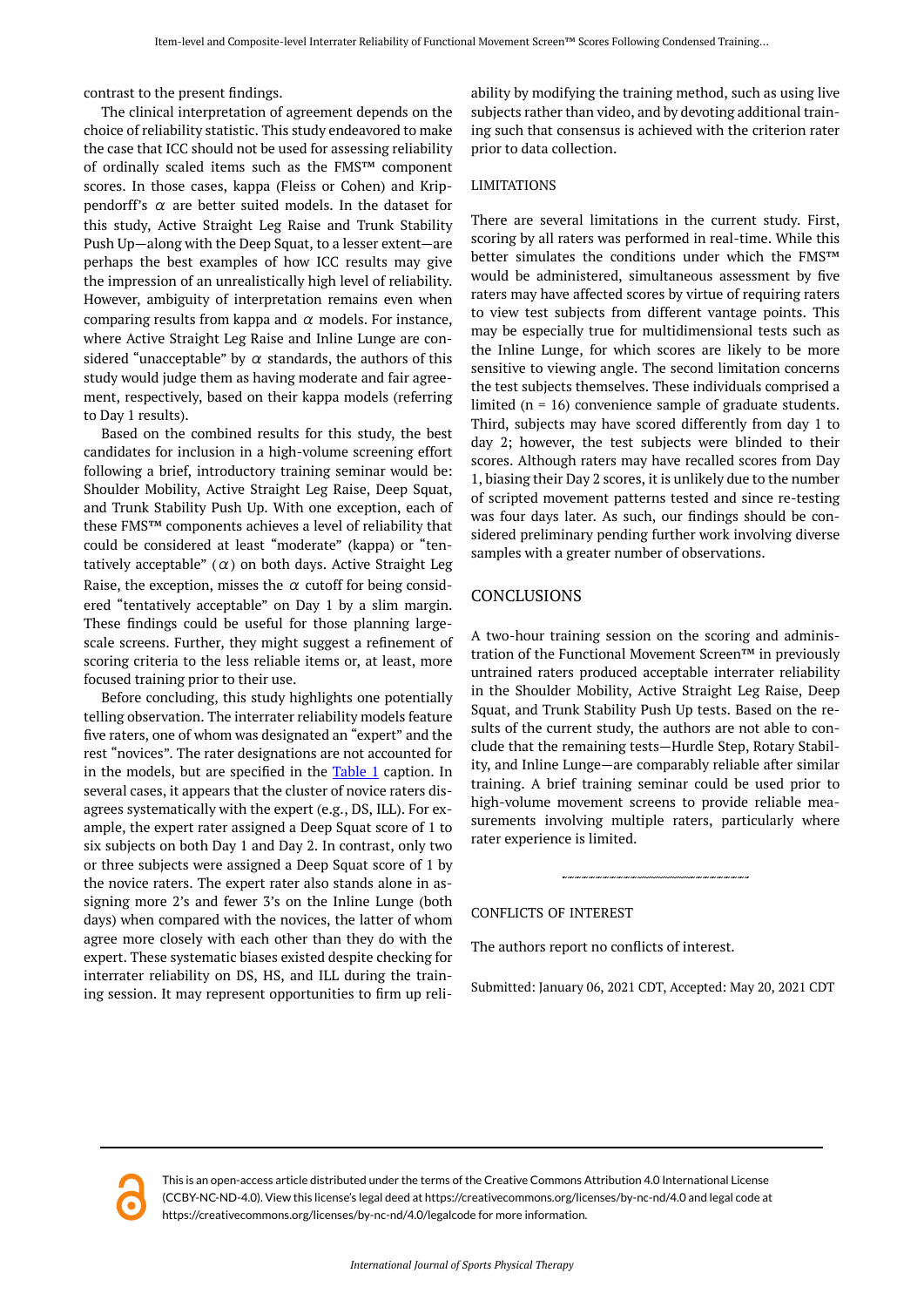## REFERENCES

1. Finkelstein E, Corso PS, Miller TR. *The Incidence and Economic Burden of Injuries in the United States*. Oxford; New York: Oxford University Press; 2006.

2. Sheu Y, Chen LH, Hedegaard H. Sports- and recreation-related injury episodes in the United States, 2011-2014. *Natl Health Stat Report*. 2016;(99):1-12.

3. Marshall SW, Guskiewicz KM. Sports and recreational injury: the hidden cost of a healthy lifestyle. *Inj Prev*. 2003;9(2):100-102. [doi:10.1136/i](https://doi.org/10.1136/ip.9.2.100) [p.9.2.100](https://doi.org/10.1136/ip.9.2.100)

4. Cook G, Burton L, Hoogenboom B. Preparticipation screening: the use of fundamental movements as an assessment of function - part 1. *N Am J Sports Phys Ther*. 2006;1(2):62-72.

5. Cook G, Burton L, Hoogenboom B. Preparticipation screening: the use of fundamental movements as an assessment of function - part 2. *N Am J Sports Phys Ther*. 2006;1(3):132-139.

6. Kiesel K, Plisky PJ, Voight ML. Can serious injury in professional football be predicted by a preseason functional movement screen? *N Am J Sports Phys Ther*. 2007;2(3):147-158.

7. Thelen MD, Koppenhaver SL, Hoppes CW, Shutt C, Musen JL, Williams MK. Reliability of a novel return to duty screening tool for military clinicians. *US Army Med Dep J*. 2015:14-23.

8. Rogers SA, Hassmen P, Roberts AH, Alcock A, Gilleard WL, Warmenhoven JS. Development and reliability of an athlete introductory movement screen for use in emerging junior athletes. *Pediatr Exerc Sci*. 2019;31(4):448-457. [doi:10.1123/pes.2018-0](https://doi.org/10.1123/pes.2018-0244) [244](https://doi.org/10.1123/pes.2018-0244)

9. McKeown I, Taylor-McKeown K, Woods C, Ball N. Athletic ability assessment: a movement assessment protocol for athletes. *Int J Sports Phys Ther*. 2014;9(7):862-873.

10. Kritz M. Development, reliability and effectiveness of the Movement Competency Screen (MCS). 2012.

11. Frohm A, Heijne A, Kowalski J, Svensson P, Myklebust G. A nine-test screening battery for athletes: a reliability study. *Scand J Med Sci Sports*. 2012;22(3):306-315. [doi:10.1111/j.1600-0838.2010.01](https://doi.org/10.1111/j.1600-0838.2010.01267.x) [267.x](https://doi.org/10.1111/j.1600-0838.2010.01267.x)

12. Bonazza NA, Smuin D, Onks CA, Silvis ML, Dhawan A. Reliability, validity, and injury predictive value of the functional movement screen: A systematic review and meta-analysis. *Am J Sports Med*. 2017;45(3):725-732. [doi:10.1177/036354651664](https://doi.org/10.1177/0363546516641937) [1937](https://doi.org/10.1177/0363546516641937) 

13. Cuchna JW, Hoch MC, Hoch JM. The interrater and intrarater reliability of the functional movement screen: A systematic review with meta-analysis. *Phys Ther Sport*. 2016;19:57-65. [doi:10.1016/j.ptsp.2015.1](https://doi.org/10.1016/j.ptsp.2015.12.002) [2.002](https://doi.org/10.1016/j.ptsp.2015.12.002)

14. McCunn R, Aus der Funten K, Fullagar HH, McKeown I, Meyer T. Reliability and association with injury of movement screens: A critical review. *Sports Med*. 2016;46(6):763-781. [doi:10.1007/s40279-015-04](https://doi.org/10.1007/s40279-015-0453-1) [53-1](https://doi.org/10.1007/s40279-015-0453-1) 

15. Glass SM, Ross SE. Modified functional movement screening as a predictor of tactical performance potential in recreationally active adults. *Int J Sports Phys Ther*. 2015;10(5):612-621.

16. Li Y, Wang X, Chen X, Dai B. Exploratory factor analysis of the functional movement screen in elite athletes. *J Sports Sci*. 2015;33(11):1166-1172. [doi:10.1](https://doi.org/10.1080/02640414.2014.986505) [080/02640414.2014.986505](https://doi.org/10.1080/02640414.2014.986505)

17. Landis JR, Koch GG. The measurement of observer agreement for categorical data. *Biometrics*. 1977;33(1):159-174.

18. Shultz R, Anderson SC, Matheson GO, Marcello B, Besier T. Test-retest and interrater reliability of the functional movement screen. *J Athl Train*. 2013;48(3):331-336. [doi:10.4085/1062-6050-48.2.11](https://doi.org/10.4085/1062-6050-48.2.11)

19. Onate JA, Dewey T, Kollock RO, et al. Real-time intersession and interrater reliability of the functional movement screen. *J Strength Cond Res*. 2012;26(2):408-415. [doi:10.1519/JSC.0b013e318220e6](https://doi.org/10.1519/JSC.0b013e318220e6fa) [fa](https://doi.org/10.1519/JSC.0b013e318220e6fa)

20. Smith CA, Chimera NJ, Wright NJ, Warren M. Interrater and intrarater reliability of the functional movement screen. *J Strength Cond Res*. 2013;27(4):982-987. [doi:10.1519/JSC.0b013e3182606d](https://doi.org/10.1519/JSC.0b013e3182606df2) [f2](https://doi.org/10.1519/JSC.0b013e3182606df2)

21. Kazman JB, Galecki JM, Lisman P, Deuster PA, O'Connor FG. Factor structure of the functional movement screen in marine officer candidates. *J Strength Cond Res*. 2014;28(3):672-678. [doi:10.1519/JS](https://doi.org/10.1519/JSC.0b013e3182a6dd83) [C.0b013e3182a6dd83](https://doi.org/10.1519/JSC.0b013e3182a6dd83)